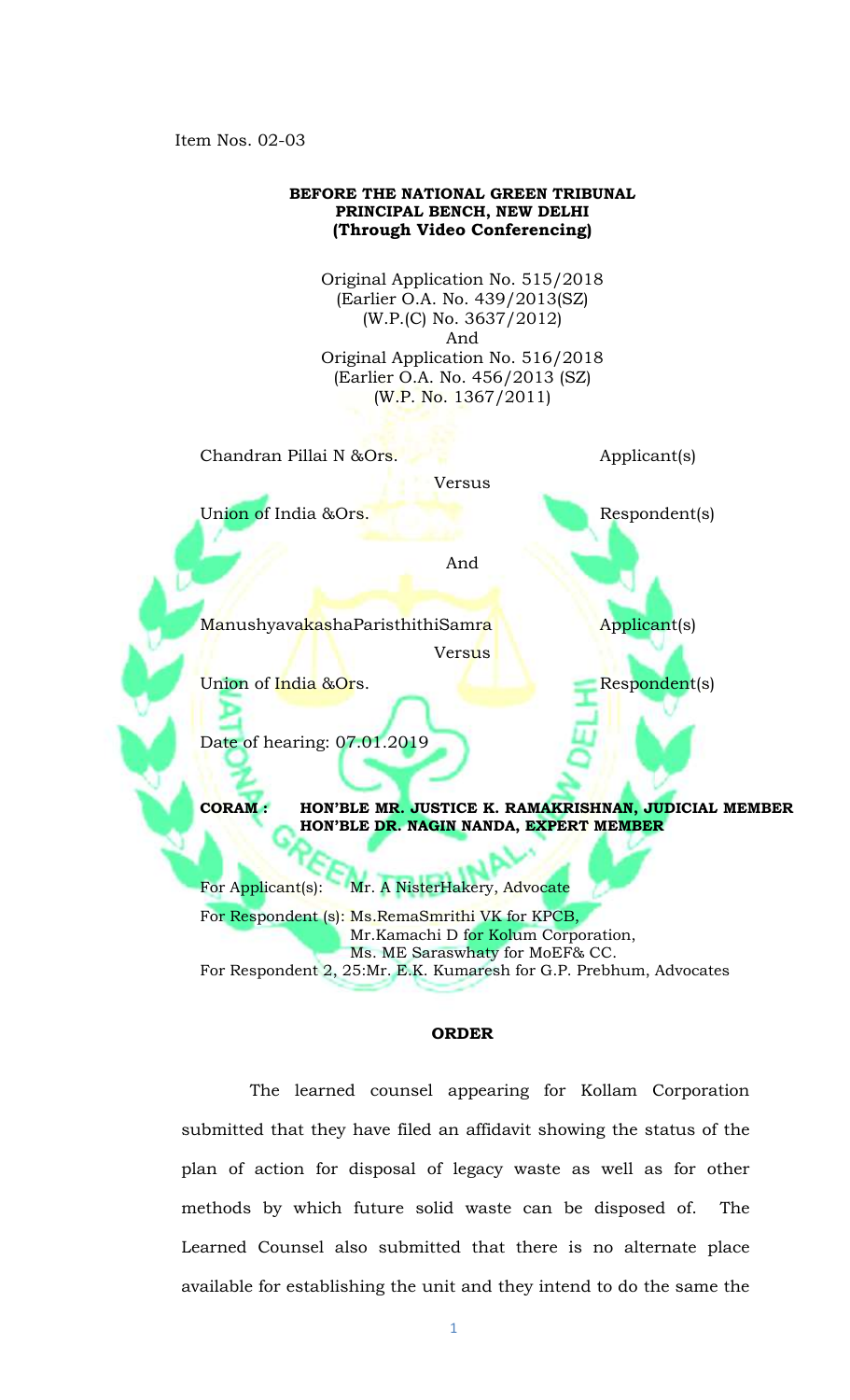present place itself. The learned Counsel also submitted that the order of this Tribunal dated 29th October, 2018 directing the Kollam Corporation to deposit Rs. 2 Crores as performance guarantee has been modified by the Hon'ble High Court of Kerala by their order in WPC 36792 of 2018 Y and the modified amount as directed by High Court of Kerala has been deposited by them. The stay of implementation of the directions has been extended and the Writ Petition is pending.

The Counsel for the petitioner submitted that there was a report obtained regarding the feasibility of the present place for establishing the Solid Waste Management Unit through the then District Judge, Kollam in an earlier proceeding of the Kerala High Court and the then District Judge had submitted a report stating that this place was not suitable for the same and it is on that basis that this tribunal has directed the Cooperation to find out an alternate place where unit can be established. The Counsel for the petitioner seeks time to produce that report.

We have gone through the Status Report submitted by the Kollam Corporation and we are not satisfied with the same. There is no concrete proposal made out by the Corporation as to how the legacy waste is going to be removed as per the norms provided under the present rule. They have not mentioned anything about the present quantity and time required for bio mining and also the manner in which they are going to remove the reject after bio mining. They have also not mentioned as to the nature of steps taken by them for finding out an alternate site for establishing the unit as well. So the Kollam Corporation is directed to submit a detailed affidavit showing the manner in which the legacy waste has to be disposed of and time required for disposal of the same and also the manner in which they intend to deposit the reject after bio mining etc., and also